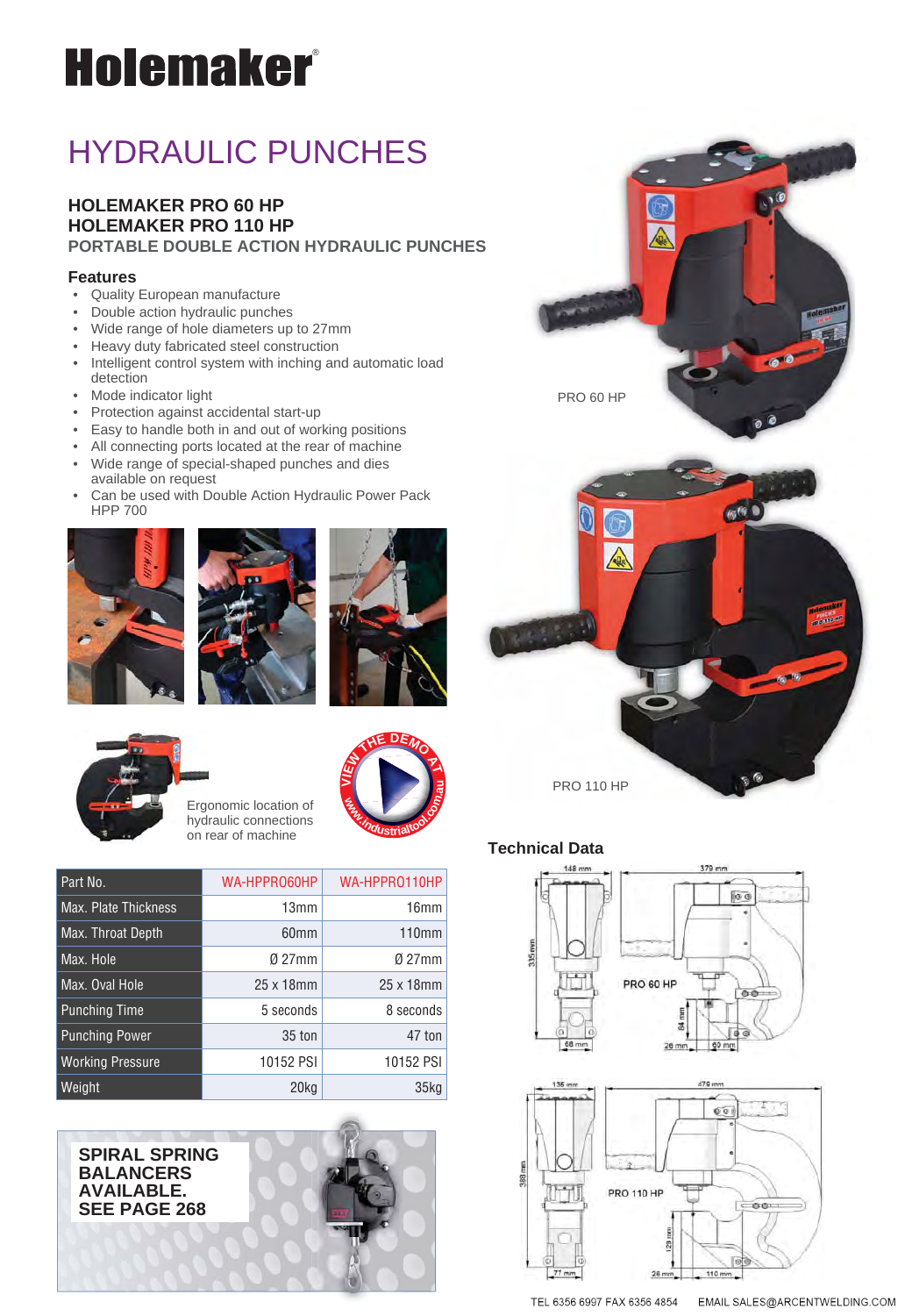# **Holemaker®**

#### **HOLEMAKER HPP 700 DOUBLE ACTION HYDRAULIC POWER PACK**

#### **Features**

Quality European manufacture. Portable Hydraulic Power Pack, suitable for use with Holemaker Portable Double Action Hydraulic Punches. The HPP 700 features a shelf for conveniently transporting the punch.



Pictured with the Holemaker PRO 110 HP Portable Double Action Hydraulic Punch.



Allow for easy manipulation of punch and power pack as p single unit. ack as<br>**Figures** 

Includes: 1x Hoist arm 2x Support wheels

Pictured with the Holemaker PRO 110 HP and Holemaker HPP 700 (not included.) 7

| Ideal for portable use. |  |  |  |  |
|-------------------------|--|--|--|--|
|-------------------------|--|--|--|--|

| Part No.                | <b>WA-HPP700</b> |
|-------------------------|------------------|
| <b>Power Supply</b>     | 240V             |
| <b>Motor Power</b>      | 1500 W           |
| <b>Working Pressure</b> | 10152 PSI        |
| Pump Output             | $1.5$ L/min      |
| Oil Capacity            |                  |

#### **STATIONARY WORK SET WITH FOOT PEDAL**

Foot pedal machine control in hands free operation on bench top configuration.





| Part No.          | Description                                                                      |
|-------------------|----------------------------------------------------------------------------------|
| <b>WA-HPP1020</b> | Stationary Work Set With Foot Pedal To Suit<br><b>Holemaker Portable Punches</b> |

| Part No.   | <b>Description</b>          |
|------------|-----------------------------|
| WA-HPP1010 | Hoist Set To Suit WA-HPP700 |

### **ROLLER GUIDE DE**



| Part No.   | <b>Description</b>                                           |  |
|------------|--------------------------------------------------------------|--|
| WA-HPP1030 | Roller Guide To Suit Holemaker Portable Punches              |  |
|            | TEL 6356 6997 FAX 6356 4854<br>EMAIL SALES@ARCENTWELDING.COM |  |